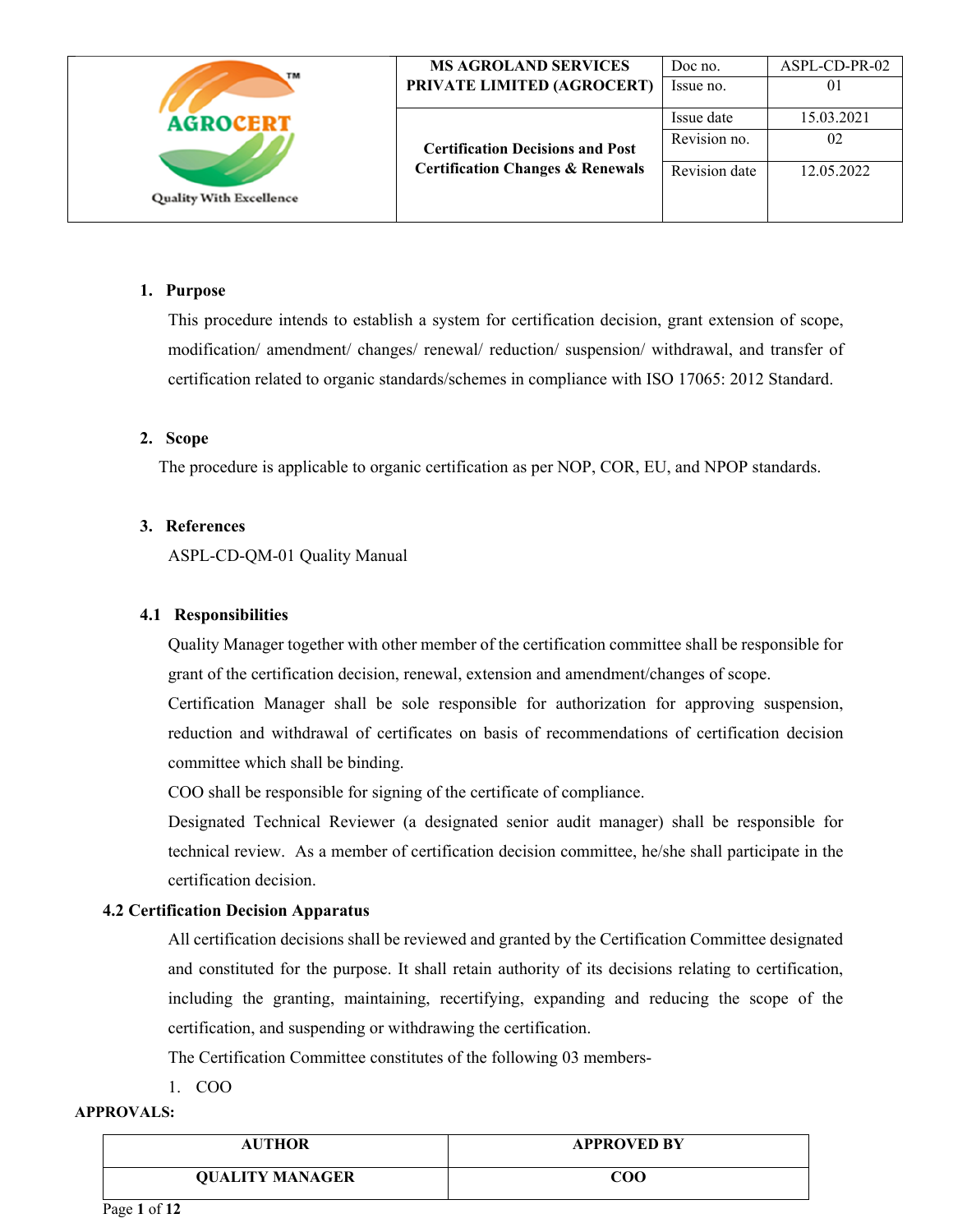| TМ                             | <b>MS AGROLAND SERVICES</b><br>PRIVATE LIMITED (AGROCERT) | Doc no.<br>Issue no.       | ASPL-CD-PR-02<br>0 <sup>1</sup> |
|--------------------------------|-----------------------------------------------------------|----------------------------|---------------------------------|
| <b>AGROCERT</b>                | <b>Certification Decisions and Post</b>                   | Issue date<br>Revision no. | 15.03.2021<br>02                |
| <b>Quality With Excellence</b> | <b>Certification Changes &amp; Renewals</b>               | Revision date              | 12.05.2022                      |

- 2. Quality Manager
- 3. Certification Manager

Certification Committee members shall not be involved in the audit and technical review process of the site for which the certification decision is required to be taken.

Presence of the COO or a competent technical person is must for decision i.e. issuance or grant of the certificate. This is required for the technical aid in the decision making.

Presence of the Certification Manager or a competent technical person is necessary:

- in case of extension of scope/services where existing members do not have the expertise to arrive at decisions.

- in case of special investigations/decisions like reviews, reduction/suspension/withdrawal and other matters related to certification decision.

Quality Manager are responsible to independently evaluate (onsite/ offsite) the reputation, past history of adherence to legal and safety requirements, recent issues/ incidents, product recall/withdrawal issues and commitment of management towards using relevant sources.

# **5. Procedure of issue / grant of certificate**

## **5.1 Criteria for grant of certificate**

- COO shall be sole responsible for authorization for approving grant of certification, suspension, reduction/ extension and withdrawal of certificates based on the recommendations of the technical reviewer, auditor's recommendations and his own independent assessment.
- Certificates may be granted to sites which have had an audit against per NOP, COR, EU and NPOP standards and/or that meet(s) the following criteria as minimum-
- The audited site has met the requirements of that standard within the scope of certification sought.
- The site shall also have provided evidence of completion of major non- conformities and a corrective action plan for the minors and these have been reviewed by Lead Auditor and have been further verified by technical reviewer.
- The client has a farm and/or manufacturing facility and/or trading facility for primary production, and/or processing and/or sale of organic commodities. Additionally, the audited client (to whom

| <b>AUTHOR</b>          | <b>APPROVED BY</b> |
|------------------------|--------------------|
| <b>QUALITY MANAGER</b> | COO                |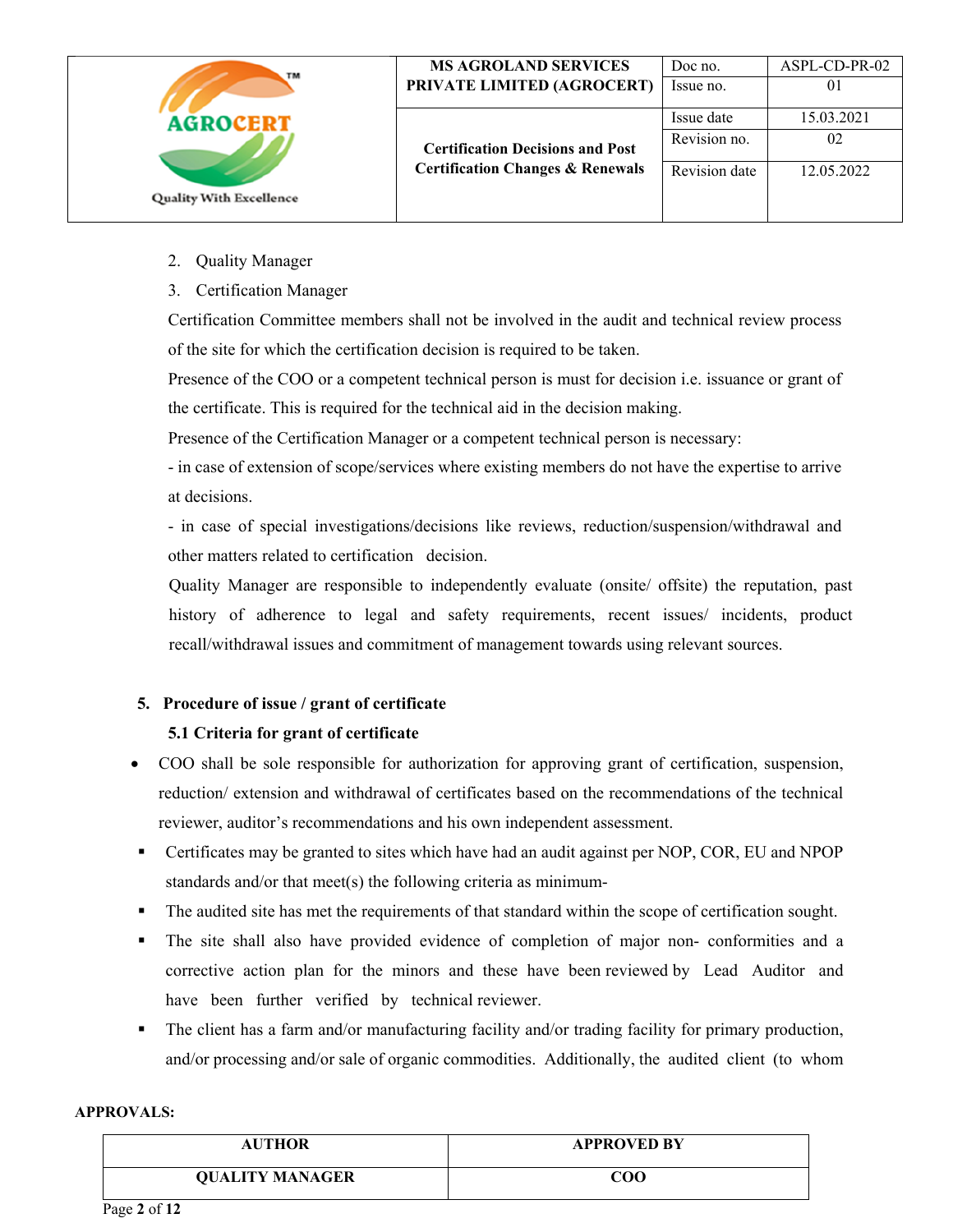| TM                             | <b>MS AGROLAND SERVICES</b>                 | Doc no.       | ASPL-CD-PR-02 |
|--------------------------------|---------------------------------------------|---------------|---------------|
|                                | PRIVATE LIMITED (AGROCERT)                  | Issue no.     | 01            |
| <b>AGROCERT</b>                |                                             | Issue date    | 15.03.2021    |
|                                | <b>Certification Decisions and Post</b>     | Revision no.  | 02            |
| <b>Quality With Excellence</b> | <b>Certification Changes &amp; Renewals</b> | Revision date | 12.05.2022    |
|                                |                                             |               |               |

certificate is to be issued) is mandatorily a legal entity or is legally responsible (for example, audited organization is legally incorporated company under companies act).

- The client shall have completed at least one cycle of internal assessment to indicate the effective implementation of the system.
- Scope/ activities of client are covered under accredited scope of MS Agroland Services Pvt Ltd
- The assessment was conducted by qualified competent Auditors/ Technical Experts
- The information provided by the Auditors is sufficient with respect to the certification requirements and the scope for certification.
- Auditor has reviewed, accepted and verified the effectiveness of correction and corrective actions for all nonconformities that represent
- Failure to fulfill one or more requirements of the Organic standard or a situation that raises significant doubt about the ability of the client's system to achieve its intended outputs may lead to the non-certification of the client.

All completed documentation required for Certification shall be maintained. The implementation period of applicable Organic standard shall be as per the standard requirements.

## 5.2 **Certification Decision**

 Upon successful review of the audit pack and corrective evidences by Technical reviewer, Technical Review Report along with following supporting documents are placed before COO for its review and decision-

1. Audit report;

2. Comments on the nonconformities and, where applicable, the correction and corrective actions taken by the client;

3. Confirmation of the information provided to the certification body used in the application review;

4. Confirmation that the audit objectives have been achieved;

5. Recommendation whether or not to grant certification, together with any conditions or observations.

| <b>AUTHOR</b>          | <b>APPROVED BY</b>               |
|------------------------|----------------------------------|
| <b>QUALITY MANAGER</b> | $\mathbf{C}\mathbf{O}\mathbf{O}$ |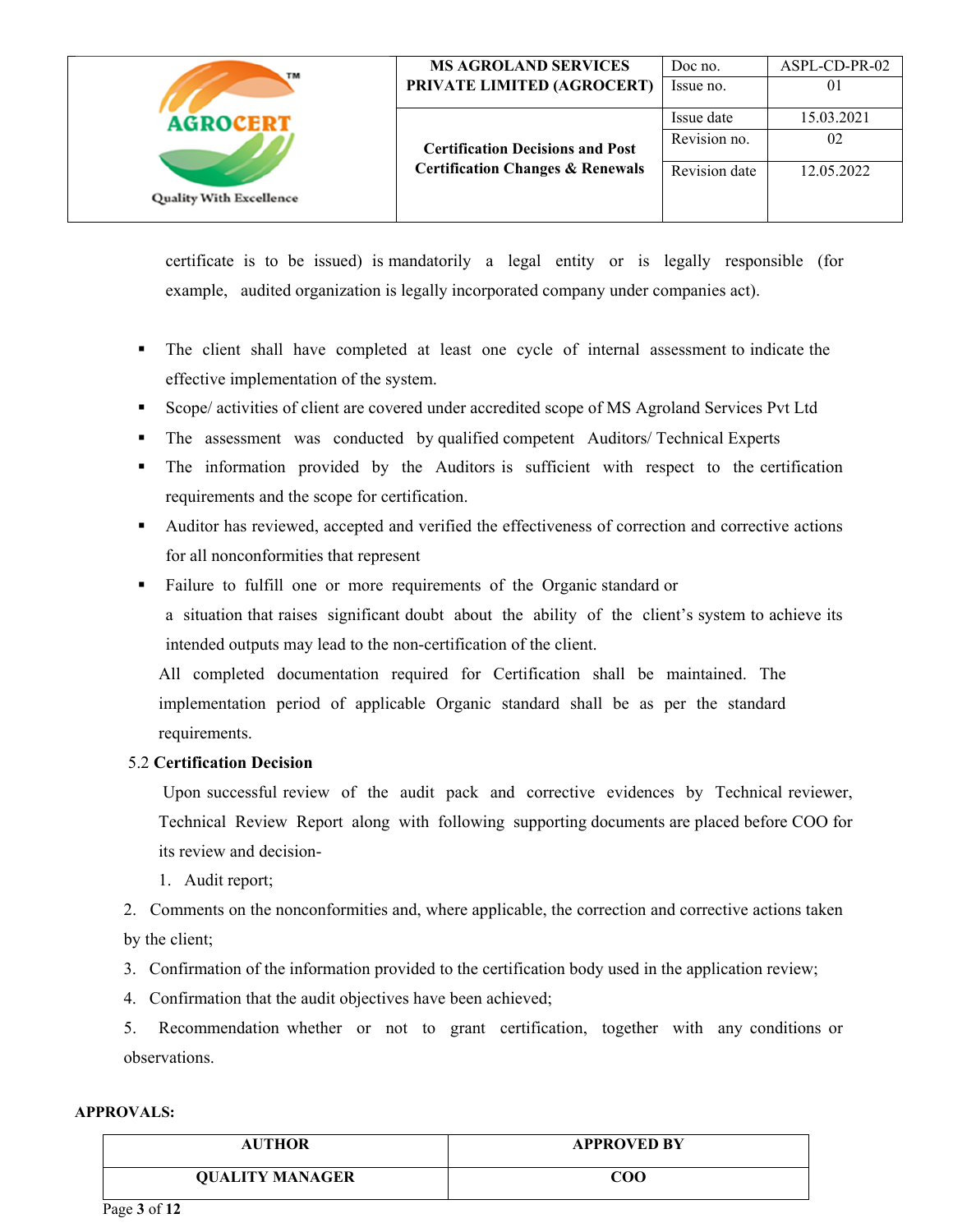| TM                             | <b>MS AGROLAND SERVICES</b>                 | Doc no.       | ASPL-CD-PR-02 |
|--------------------------------|---------------------------------------------|---------------|---------------|
|                                | PRIVATE LIMITED (AGROCERT)                  | Issue no.     | 01            |
| <b>AGROCERT</b>                |                                             | Issue date    | 15.03.2021    |
|                                | <b>Certification Decisions and Post</b>     | Revision no.  | 02            |
|                                | <b>Certification Changes &amp; Renewals</b> | Revision date | 12.05.2022    |
| <b>Quality With Excellence</b> |                                             |               |               |

6. MS Agroland Services Pvt Ltd shall make decisions on renewing certification based on the results of the recertification audit, as well as the results of the review of the system over the period of certification and complaints received from users of certification.

If the certification body is not able to verify the implementation of corrections and corrective actions of any major nonconformity within 6 months after the last day of registration audit, the certification body shall conduct another registration audit prior to recommending certification. The audit documentation, documentary evidence supporting corrective actions, registration audit and annual audit report, confirmation of the information provided in the application review and auditor's report on corrective actions is assessed by the COO, and a decision will be made on whether a certificate should be issued. COO shall take the minimum criteria documented in clause 6 of this procedure into account while granting/declining of certificate. The decision of committee meeting regarding the grant or decline shall be recorded on the Certification Decision Report If the COO grants its decision for issuance of certificate, the decision along with Certification Decision Meeting record shall be passed to Administration for preparation of certificate.

Should certification not be granted outstanding issues will be identified and reported back to the site for further evidence to be provided that corrective actions have been completed and verified.

Should the site not follow this up then the audit report will be issued and the status of **'Not Approved'**  will be recorded.

### **5.3 Preparation/Drafting and Release of Certificate**

The Administration /Operation team shall prepare the certificate and print the certificate. If required, the draft certificate shall be referred to COO or Quality Manager to avoid mistakes on the certificate. The certificate shall carry the following information –

Name and address of the company/operation to which the Certificate is issued.

Scope of certification e.g. Products/technologies/elements of the operation assessed.

Exclusions (to scope) where applicable

Certificate number

Date of initial certification

Date of reissue (if applicable)

Expiry Date of Certificate

| <b>AUTHOR</b>          | <b>APPROVED BY</b> |
|------------------------|--------------------|
| <b>QUALITY MANAGER</b> | COO                |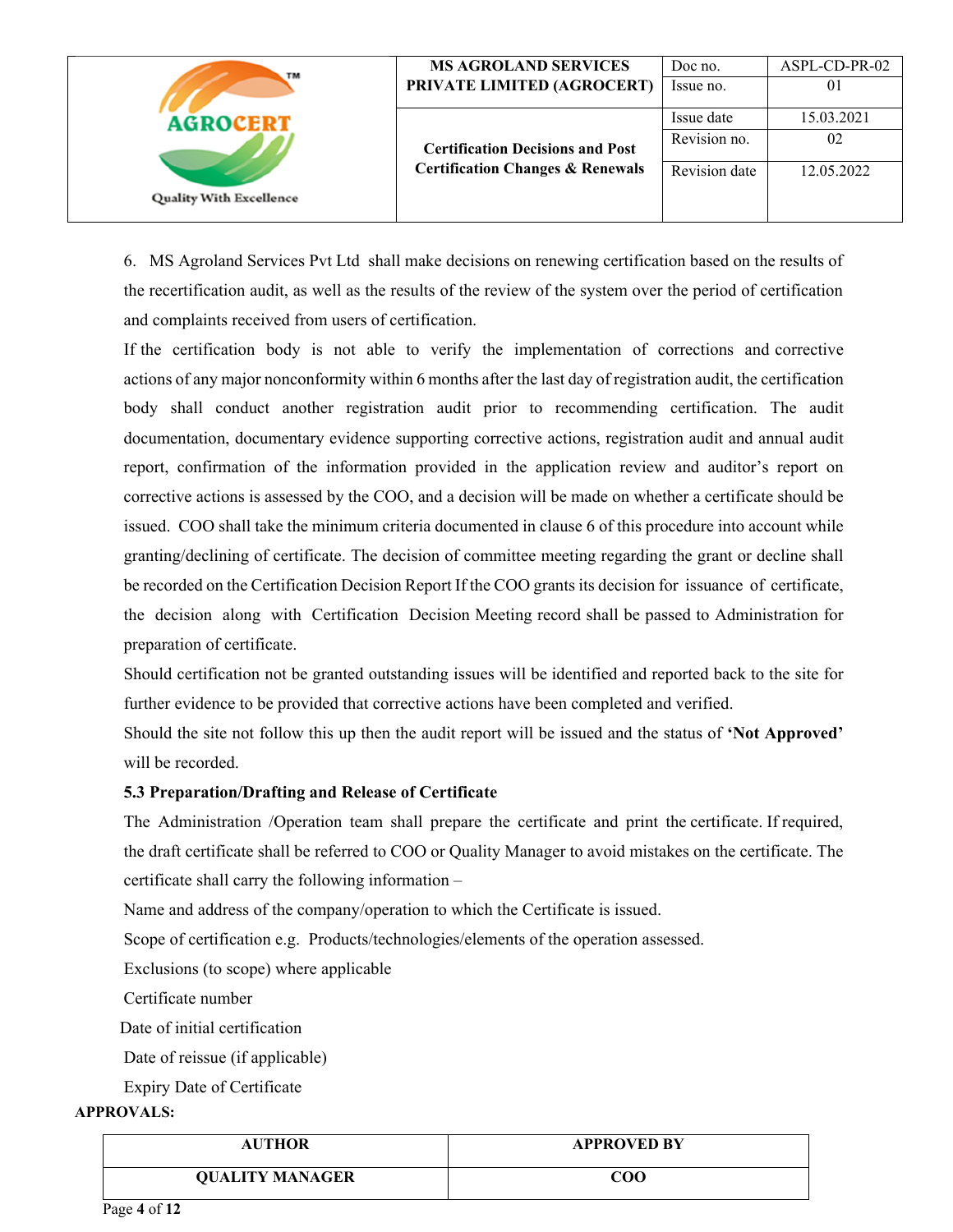| TM                             | <b>MS AGROLAND SERVICES</b>                 | Doc no.       | ASPL-CD-PR-02 |
|--------------------------------|---------------------------------------------|---------------|---------------|
|                                | PRIVATE LIMITED (AGROCERT)                  | Issue no.     | 01            |
| <b>AGROCERT</b>                |                                             | Issue date    | 15.03.2021    |
|                                | <b>Certification Decisions and Post</b>     | Revision no.  | 02            |
| <b>Quality With Excellence</b> | <b>Certification Changes &amp; Renewals</b> | Revision date | 12.05.2022    |
|                                |                                             |               |               |

Authorizing signature of Managing Director (or nominated personnel in absence of Managing Director)

Accreditation Mark (e.g. Logo)

MS Agroland Services Pvt Ltd Certification Mark (i.e. Logo)

 Certificates will be issued with an expiry date of one years in case of COR from the date of assessment and will be maintained provided the conditions of this procedure is kept being maintained. In case where Managing Director is not physically available to sign on the certificate, a nominated authority (as authorized by Managing Director) shall resume the authority of signing the printed certificates.

 Invoiced certification charges shall have to be cleared by the audited organization before printed and signed certificate is updated on database and released to client organization representative. MS Agroland Services Pvt Ltd database shall be updated against the holder's name with Certificate number, the date of issue, the scope and category of assessment. Following update of the MS Agroland Services Pvt Ltd database, the certificate (along with audit report) shall be forwarded to audited organization representative at contact address recorded in the file.

 MS Agroland Services Pvt Ltd shall retain ownership of the certificate and in any eventuality of suspension, withdrawal and reduction in scope, the client shall have to mandatorily send back certificate (in original) to MS Agroland Services Pvt Ltd as per the policy and terms of contractual agreement.

## **5.4 Continuation or Maintaining Certificate**

 Certified clients shall be allowed to maintain certificate based on continued demonstration of effective management system in all respective assessments and in the events of changes/ modification or extension of scope.

### **5.5 Extension and Modification in Scope of Certificate**

### **5.5.1 Extension or Modification in Scope of certificate on request**

 Certified clients, desirous of extension in scope of certificate on existing certificate, shall apply to MS Agroland Services Pvt Ltd Administrator/ Operation Team. Such application shall be then reviewed by COO members for merits in consultation with the audit team for the last assessment. Such reviews shall be undertaken to determine the condition(e.g. Documentary evidences, additional audit etc.) For extension of scope. If an additional audit is required it shall be carried as per procedure laid down in ASPL-CD-QM-01 to verify changes. This can also be done during the next planned surveillance audit.

| <b>AUTHOR</b>          | <b>APPROVED BY</b> |
|------------------------|--------------------|
| <b>QUALITY MANAGER</b> | COO                |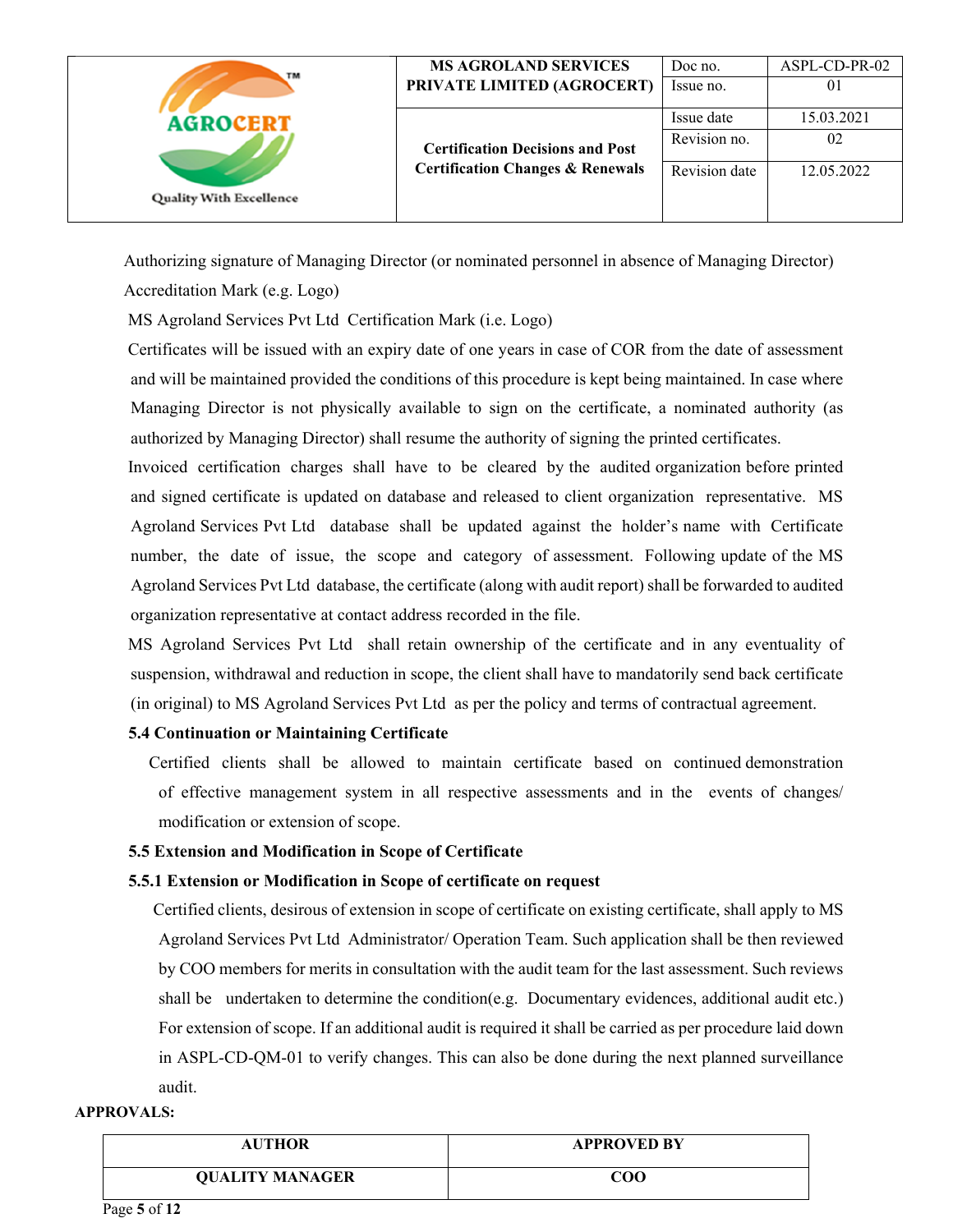| TM                             | <b>MS AGROLAND SERVICES</b><br>PRIVATE LIMITED (AGROCERT) | Doc no.<br>Issue no.       | ASPL-CD-PR-02<br>01 |
|--------------------------------|-----------------------------------------------------------|----------------------------|---------------------|
| <b>AGROCERT</b>                | <b>Certification Decisions and Post</b>                   | Issue date<br>Revision no. | 15.03.2021<br>02    |
| <b>Quality With Excellence</b> | <b>Certification Changes &amp; Renewals</b>               | Revision date              | 12.05.2022          |

 Following the grant of extension in scope, Issued certificate (in original) shall be recalled back from the audited client and a revised certificate shall be issued in place in accordance to procedure documented in clause 6.1 and 6.2 of this procedure.

- **5.5.2 Modification in the Scope of Certificate due to change in management system** Changes to management system shall be reviewed by COO which will further evaluate the need for reassessment of a certified client in the event of changes significantly affecting the organization's Management System (such as the legal, commercial, organizational status or ownership, organization and management (e.g. key managerial, decision-making or technical staff), contact address and sites, scope of operations (process change) under the certified management system and major changes to the management system and processes.
- Following the grant of modification in scope, Issued certificate (in original) shall be recalled back from the audited client and a revised certificate shall be issued in place in accordance to procedure documented in clause 6.1 and 6.2 of this procedure.

### **5.5.3 Modification due to changes in Certification requirements/process**

 When the Accreditation Body revises the requirements of certification body, MS Agroland Services Pvt Ltd shall follow transition plan as notified by Accreditation Body for the changeover with agreed time frame.

 Technical Head shall send due notice of any changes it intends to make in its requirements for certification to its client and the accreditation body. The views expressed by interested parties are considered before deciding on the precise form and effective date of such changes. Based on the publication of the changed requirements, MS Agroland Services Pvt Ltd shall verify that each client carries out any necessary amendments to its procedure within reasonable time. Based on the changes expected Quality Manager shall decide the actions like a special audit as per documented procedure After successful completion of audit, decisions would be taken according to clause 6.1 and 6.2 of this procedure.

#### **.5.4 Issuance of Certificate in case of Recertification**

**APPROVALS:**  Upon completion of recertification audit, technical review shall take place and process of 5certification shall take in this procedure. The certificate shall be issued on satisfactory completion of the

| <b>AUTHOR</b>          | <b>APPROVED BY</b> |
|------------------------|--------------------|
| <b>QUALITY MANAGER</b> | COO                |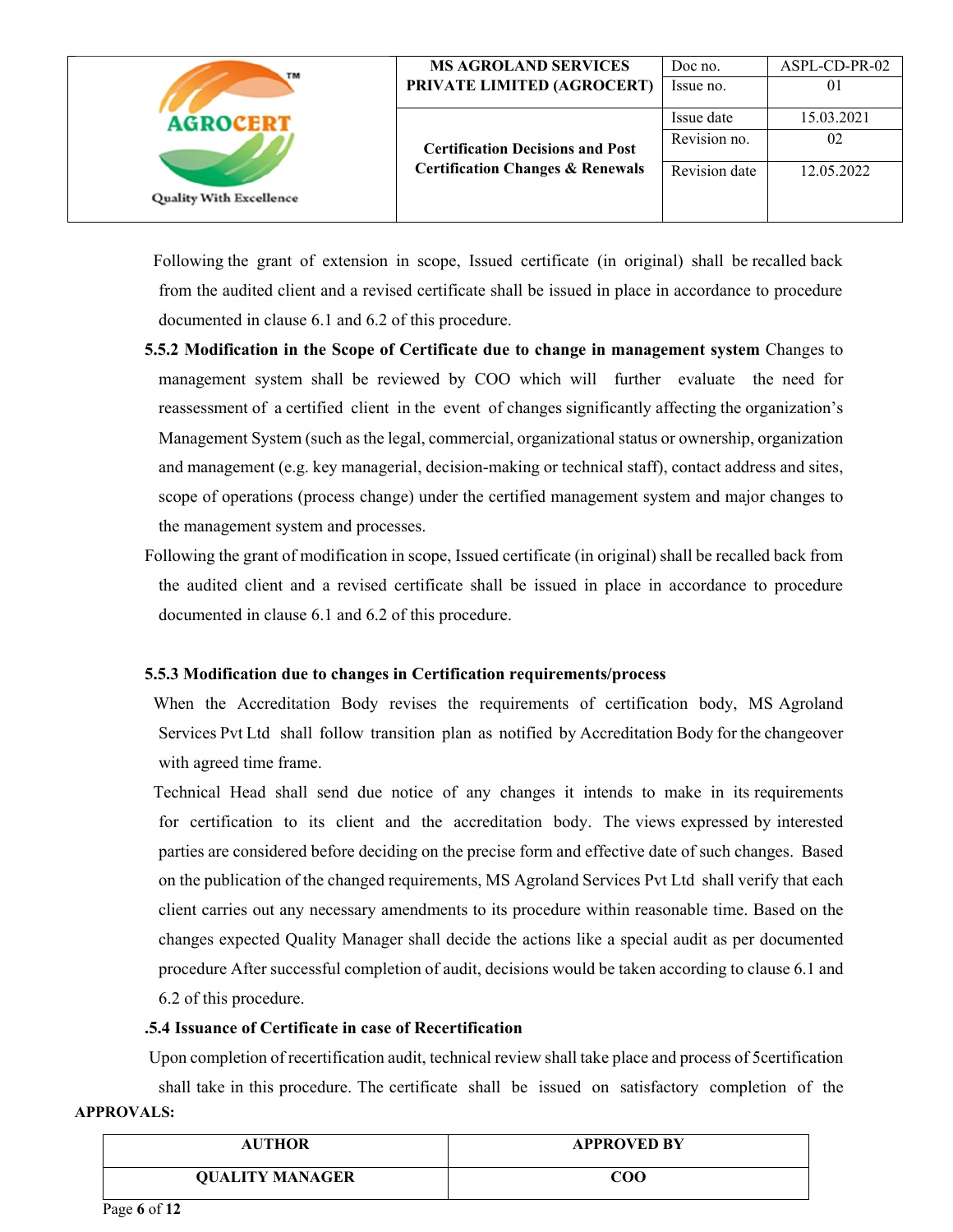| TM                                                | <b>MS AGROLAND SERVICES</b>                 | Doc no.       | ASPL-CD-PR-02 |
|---------------------------------------------------|---------------------------------------------|---------------|---------------|
| <b>AGROCERT</b><br><b>Quality With Excellence</b> | PRIVATE LIMITED (AGROCERT)                  | Issue no.     | 01            |
|                                                   |                                             | Issue date    | 15.03.2021    |
|                                                   | <b>Certification Decisions and Post</b>     | Revision no.  | 02            |
|                                                   | <b>Certification Changes &amp; Renewals</b> | Revision date | 12.05.2022    |
|                                                   |                                             |               |               |

process as outlined in Audit process and also additional fulfilling the conditions stated in MS Agroland Services Pvt Ltd Quality Manuals This recertification shall be for an additional three years. Original certification date shall remain same. Current certification date shall be on or after the date of recertification decision is taken. Certification expiry date will be one year after the date of recertification.

### **6. Procedure for Suspension, Withdrawal and Reduction in Scope of Certificate**

### **6.1 Procedure for suspension of Certificate**

MS Agroland Services Pvt Ltd shall suspend certification in cases where–

- 1. Clients certified Organic has persistently or seriously failed to meet certification requirements for effectiveness of the management system,
- 2. Certified client does not allow surveillance or recertification audits to be conducted within 3 months of due date,
- 3. In the events of complaints
- 4. Certified client voluntarily request for a suspension.
- 5. Non-payment issues
- 6. Misuse of Accreditation Body or MS Agroland Services Pvt Ltd 's certification Marks/logos.

 Suspensions shall be authorized by Managing Director and clients shall be notified in writing with reason and implication of suspension.

 The standard period of suspension would be six months in which the client has to fulfill all conditions for revocation of suspension. On fulfillment of imposed conditions by the suspended sites within the six months timeline, the corrective action shall be reviewed by Quality Manager and pass his/her recommendation to revoke suspension or initiate withdrawal rules depending upon outcome of the review. In case of the failure on the part of the client to satisfy the conditions imposed for reinstatement of certification status, MS Agroland Services Pvt Ltd shall withdraw or reduce the scope of the certification based on the gravity of situation (refer to Procedure for Suspension and withdrawal further).

Under imposition of suspension-

| <b>AUTHOR</b>          | <b>APPROVED BY</b> |
|------------------------|--------------------|
| <b>QUALITY MANAGER</b> | $_{\rm COO}$       |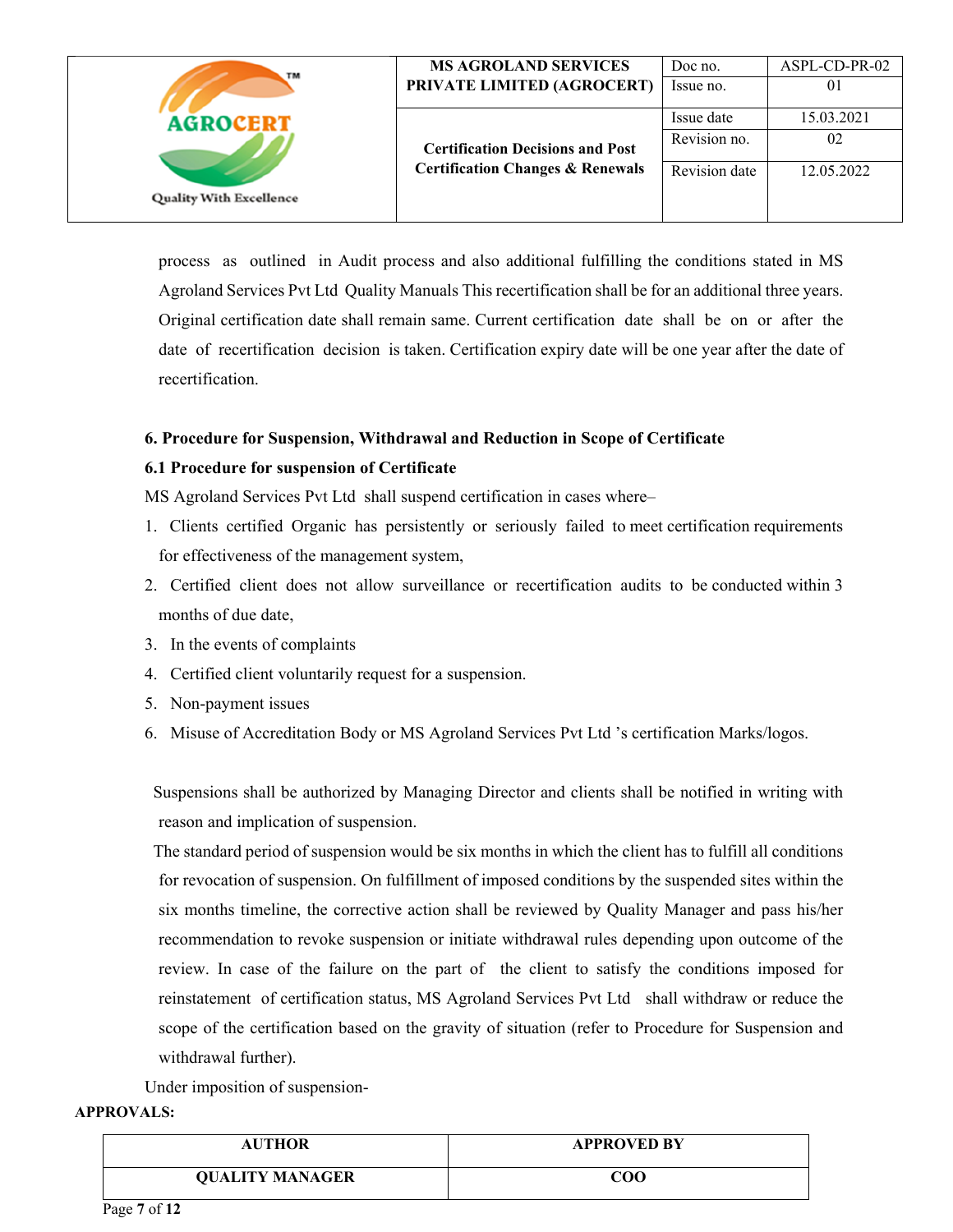| TM                             | <b>MS AGROLAND SERVICES</b><br>PRIVATE LIMITED (AGROCERT) | Doc no.<br>Issue no.       | ASPL-CD-PR-02<br>0 <sub>1</sub> |
|--------------------------------|-----------------------------------------------------------|----------------------------|---------------------------------|
| <b>AGROCERT</b>                | <b>Certification Decisions and Post</b>                   | Issue date<br>Revision no. | 15.03.2021<br>02                |
| <b>Quality With Excellence</b> | <b>Certification Changes &amp; Renewals</b>               | Revision date              | 12.05.2022                      |

- 1. Client's management shall be rendered temporarily invalid
- 2. In the period of suspension, client shall refrain from further promotion of its certification (as per terms and conditions of the contract agreement)
- 3. Suspended status of the client shall be made publicly accessible (e.g. updated on website etc.)

## **6.2 Procedure for Withdrawal of certificate**

MS Agroland Services Pvt Ltd shall follow the documented procedure under 7.2 to effect the withdrawal process for certificate on following reasons–

- 1. Failure to resolve the issues (that have led to suspension of certification) in six months period,
- 2. Where entire management is impacted indirectly as result of the reduction in the scope.
- The withdrawal of certificates may comprise of but may not be limited, to any of the following:

## **Routine circumstances:**

 Failure to maintain standards identified at the routine surveillance assessment and not corrected by submission of documentary evidence.

Failure to allow a scheduled surveillance visit to be undertaken

Voluntary withdrawal from the MS Agroland Services Pvt Ltd 's certification scheme.

Failure to pay the appropriate certification fees as agreed prior to undertaking the assessment.

## **Extraordinary circumstances**

 Complaints regarding the failure of the company to comply with the requirements of the relevant standard

Deliberate, misleading use of the Certificate

Deliberate or misleading claims relating to the scope, or level of Certificate held

The certified client requests a suspension of the certificate

Falsification of any nature

Failure to comply with terms of contractual agreement

COO shall have authority to authorize withdrawal of the certificate on the recommendation of Certification manager. The decision shall be taken based on investigation of Quality Manager. Based on need for decision requirement, Technical Head may advise

COO to authorize for investigative audit. Based on the outcome of such investigation, decision regarding the withdrawal may be initiated and client shall be notified of the withdrawal process. The

| <b>AUTHOR</b>          | <b>APPROVED BY</b>               |
|------------------------|----------------------------------|
| <b>QUALITY MANAGER</b> | $\mathbf{C}\mathbf{O}\mathbf{O}$ |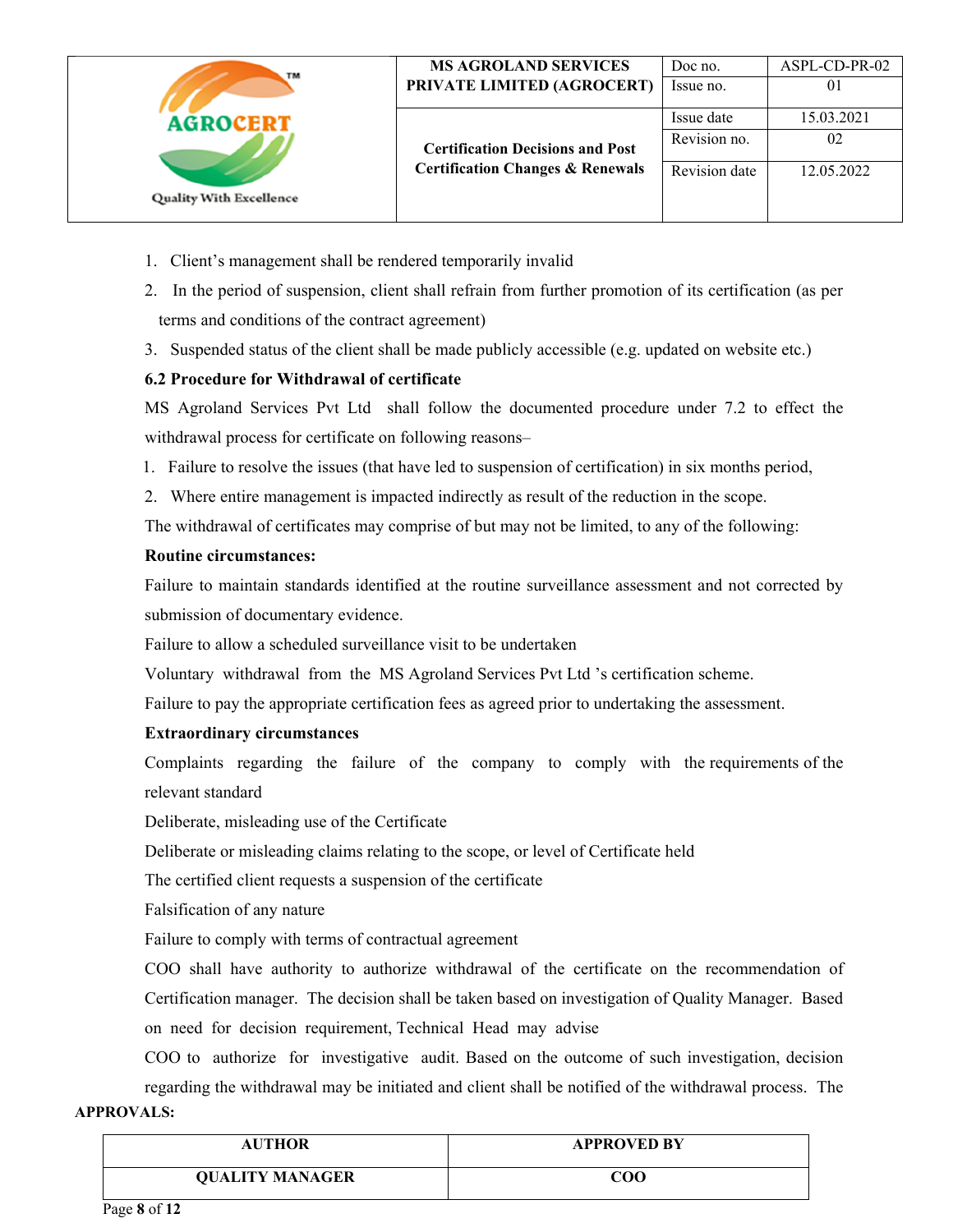| TM<br><b>AGROCERT</b><br><b>Quality With Excellence</b> | <b>MS AGROLAND SERVICES</b><br>PRIVATE LIMITED (AGROCERT) | Doc no.<br>Issue no.       | ASPL-CD-PR-02<br>01 |
|---------------------------------------------------------|-----------------------------------------------------------|----------------------------|---------------------|
|                                                         | <b>Certification Decisions and Post</b>                   | Issue date<br>Revision no. | 15.03.2021<br>02    |
|                                                         | <b>Certification Changes &amp; Renewals</b>               | Revision date              | 12.05.2022          |

client shall further be given specified time to take corrective action and certificate withdrawal process shall be initiated in the event of failure to respond with an acceptable programme for corrective action within the time period specified, or to consent to an assessment will lead to withdrawal of the certificate. In the event where certified site is already under suspension for the past six months, no further time shall be given further before initiation of withdrawal. Following withdrawal, the status shall be made public by updating the database. Issued certificate (in original) shall be recalled back and held in the file. The client shall right to appeal and shall be guided for filing appeal process upon request.

Where a client's certificate has been withdrawn and there has been no rectification of issues within the specified timescale or their certificate has expired, then the only way for a client to reinstate their certificate is by arranging a re-audit.

### **6.3 Procedure for reduction in scope**

Failure to resolve the issues (that have led to suspension of certification) in six months period shall result in reduction of scope of certification to exclude the parts not meeting the requirements. Such reductions shall be in line with the requirements of the standard used for certification. In case where reduction in scope is likely impact the entire Organic, reduction shall not be permitted and in this eventuality withdrawal shall be initiated.

COO shall have authority to authorize reduction of the scope of the certificate on the recommendation of Quality Manager

MS Agroland Services Pvt Ltd shall correctly update the reduction in scope status upon request to any party. The reduction in status of the client shall also be made publicly accessible.

### 7. **Transfer of Certification**

- 7.1 For transfer of certification from existing certification body to MS Agroland Services Pvt Ltd , the applicant organization shall be required to meet the following criteria-
	- I. Transfer of certification shall be permissible only for scopes for which MS Agroland Services Pvt Ltd hold NOP,COR, EU and NPOP standards within such scopes where MS Agroland Services Pvt Ltd is meeting competence criteria (Refer to point 7.1 of this section)

| <b>AUTHOR</b>          | <b>APPROVED BY</b> |
|------------------------|--------------------|
| <b>QUALITY MANAGER</b> | COO                |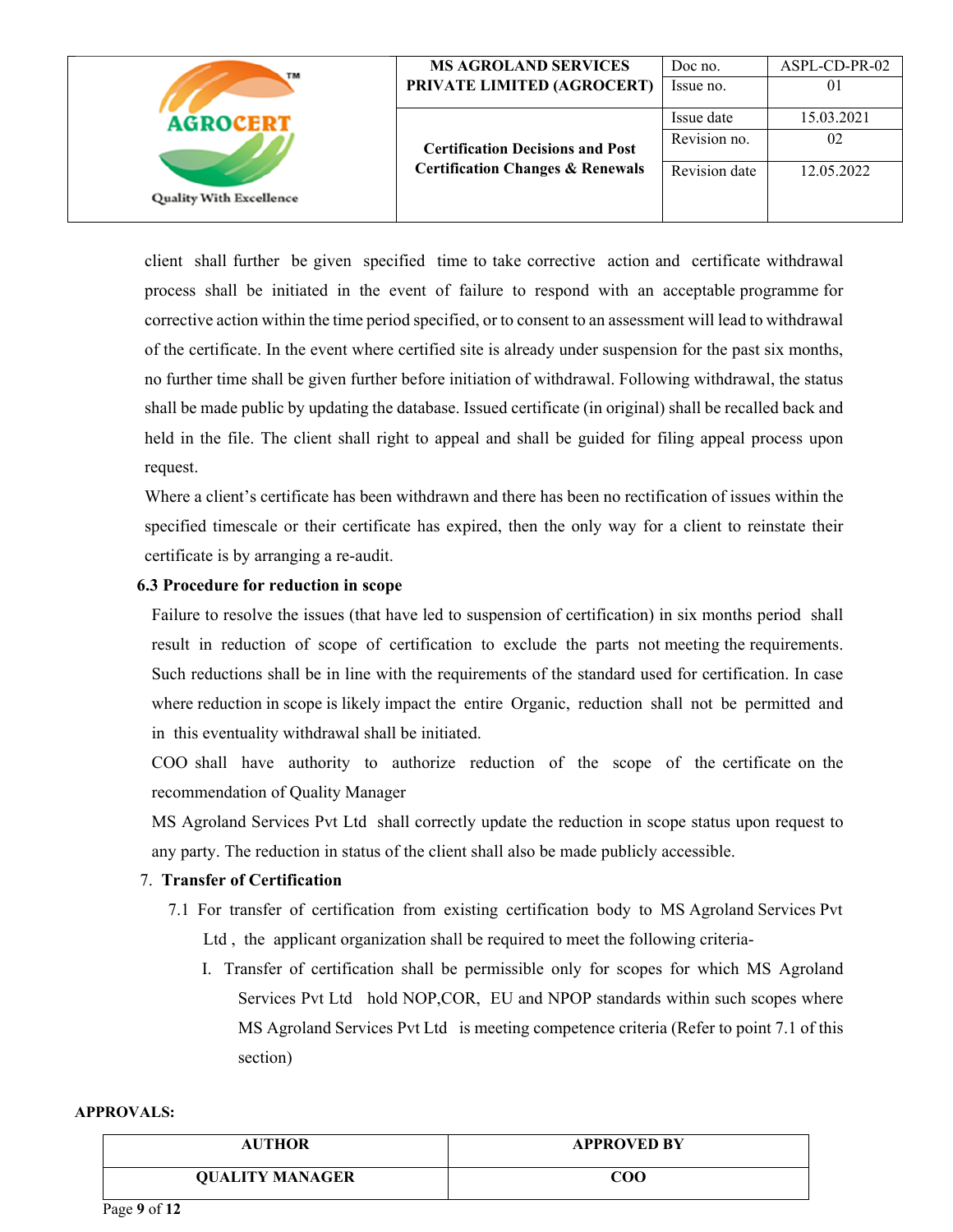| TM                             | <b>MS AGROLAND SERVICES</b>                 | Doc no.       | ASPL-CD-PR-02 |
|--------------------------------|---------------------------------------------|---------------|---------------|
|                                | PRIVATE LIMITED (AGROCERT)                  | Issue no.     | 01            |
| <b>AGROCERT</b>                |                                             | Issue date    | 15.03.2021    |
| <b>Quality With Excellence</b> | <b>Certification Decisions and Post</b>     | Revision no.  | 02            |
|                                | <b>Certification Changes &amp; Renewals</b> | Revision date | 12.05.2022    |
|                                |                                             |               |               |

- II. The applicant organization shall obtain NOC (No Objection Certificate) from existing certification body. NOC letter shall enable to provide MS Agroland Services Pvt Ltd to conclude that applicant organization have successfully closed all non-conformances (if open from previous audits) and has no pending financial dues.
- III. Transfer of certificate shall be considered as the case where the existing certification body is holding accreditation to NOP, COR ,EU and NPOP standards from NABCB or equivalent recognized accreditation bodies. Where the existing certification body of applicant organization fails to satisfy this criteria, application shall be treated as a new application and in such eventualities certification shall be considered from initial stage.
- IV. All non-compliances from previous audit shall be successfully addressed and closed out.
- V. Transfer of certification shall be considered only in the cases where certification at time of transfer application is valid (at least 30 days to expiry).
- 7.2 The procedure shall be operated in the following manner
	- 1. The application shall be laid for review by Quality Manager. The applicant shall be guided to complete application form and submit following documents (as minimum) –

NOC from existing certification Body

A copy of existing certificate

 Audit reports (from previous audits), corrective actions, corrective action evidences and other audit related documentation

Any other documentary evidences sought by reviewer

2. Received documentation together with application form (listed in sub-clause 1 above) shall be reviewed by Quality Manager based on criteria mentioned in sub- section 8.1 and discuss with the applicant further to determine if any further documentary evidences are required for review decision.

| <b>AUTHOR</b>          | <b>APPROVED BY</b> |
|------------------------|--------------------|
| <b>QUALITY MANAGER</b> | COO                |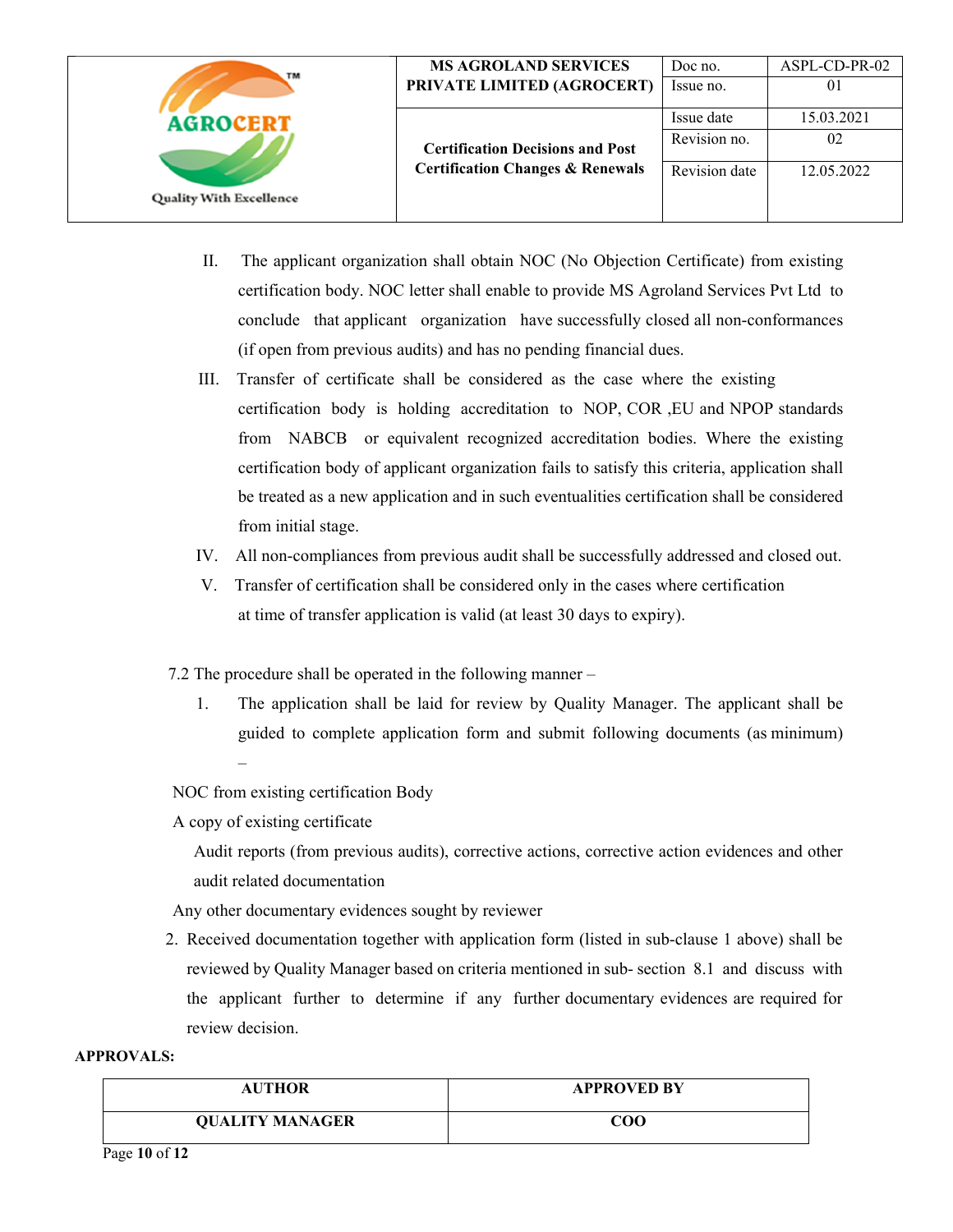| TM                                                | <b>MS AGROLAND SERVICES</b>                                                            | Doc no.                                     | ASPL-CD-PR-02                  |
|---------------------------------------------------|----------------------------------------------------------------------------------------|---------------------------------------------|--------------------------------|
|                                                   | PRIVATE LIMITED (AGROCERT)                                                             | Issue no.                                   | 01                             |
| <b>AGROCERT</b><br><b>Quality With Excellence</b> | <b>Certification Decisions and Post</b><br><b>Certification Changes &amp; Renewals</b> | Issue date<br>Revision no.<br>Revision date | 15.03.2021<br>02<br>12.05.2022 |

3. Review decision shall be communicated to applicant with justification for

acceptance or rejection/ modification within 7 days of submission of all required documentation. In case of acceptance with modification, the applicant organization shall be communicated on the further steps of certification (including the requirement for audit).

4. The applicant, in cases of acceptances, shall be provided with quote proposal and other onboarding documentation like signing of Agreement etc.

5. All post agreement steps shall proceed in the same manner as it takes places in case of nontransfer cases.

6. Data base of certificates issued, suspension, cancellation/ withdrawn, if any client/ operator changes the CB and if any, application from operator for which certificate was cancelled earlier and was listed on CFIA, is notified in writing to CVB and CFIA.

7. At any time clients may withdraw from MS ASPL certification through written notification. The client must cease to use all claims of the MS ASPL i.e. logo and name, destroy or return all certificates, labeling and marketing material containing reference of MS ASPL.

MS ASPL may also send the client a Withdrawal Letter, which notifies the client that client has voluntarily withdrawn from certification.

MS ASPL may also discontinue the certification of client due to a lack in the annual re-certification or lack of response within the designated renewal timeframe.

MS ASPL shall send the client a cancellation letter, which notifies the client that client has been discontinued from certification by MS ASPL due to lack in the annual re-certification or lack of response within the designated renewal timeframe.

#### **APPROVALS:**

| <b>AUTHOR</b>          | <b>APPROVED BY</b> |
|------------------------|--------------------|
| <b>QUALITY MANAGER</b> | COO                |

Page **11** of **12**